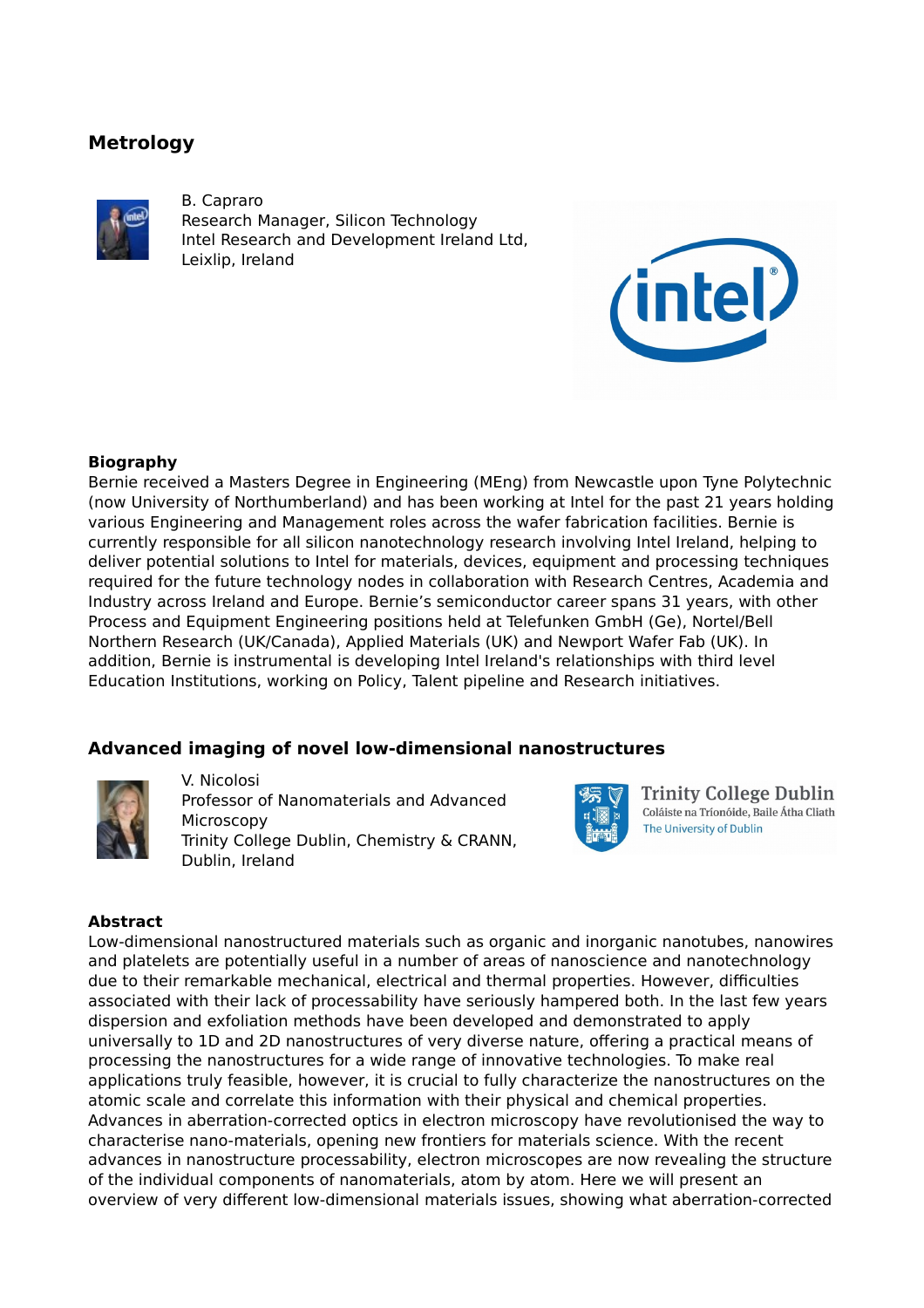electron microscopy can do for materials scientists.

# **Biography**

Prof. Nicolosi received a BSc in Chemistry from the University of Catania (Italy) in 2001 and a Ph.D. in Physics in 2006 from Trinity College Dublin.

In 2008 she moved to the University of Oxford as a lecturer and in 2012 she returned to Trinity College Dublin as Research Professor.

Today she is the Chair of Nanomaterials and Advanced Microscopy in Trinity College Dublin, and a PI in the SFI Centres AMBER and I-Form.

She is the first woman to have reached the position of Chair in the School of Chemistry since the foundation of Trinity College Dublin in 1592.

She has published more than 200 high-impact-papers, including Science, Nature, Nature Nanotechnology, Nature Materials amongst the others, and delivered more than 100 invited and plenary presentations at major conferences/institutions/public events.

Over the years she has won numerous awards: the RDS/Intel Prize for Nanoscience 2012, the World Economic Forum Young Scientist 2013, EU Woman in Technology Award 2013, SFI President of Ireland Young Researcher Award 2014, SFI Irish Early Stage Researcher 2016, TCD ERC Awardee 2017, Women Business Forum Women of the Decade in Science & Innovation 2018.

Prof. Nicolosi is the only 5 times ERC awardee in Europe: she received a €1.5m Starting Grant in 2011, followed by 3 Proof-of-Concept top-up grants to bring results of frontier research closer to the market, and a €2.5m Consolidator Grant in 2016. This brings her total research funding awarded in the past 5 years to over €15 million.

Her research has found direct commercial impact, being licenced to companies like Samsung Korea, Nokia, LEGO and Ferrari Formula 1.

In several occasions she has accompanied the President of the European Research Council, Prof. Jean-Pierre Bourguignon, to high level meetings at the European Parliament and with the government of Ireland, where she further demonstrated her pioneering work and her commitment to the future of research.

The European Parliament Commissioner for Research, Science and Innovadion, Carlos MOEDAS, chose her to accompany him at a press conference called to celebrate the ERC 10th anniversary at the headquarters of the European Commission in March 2017.

On the 9th of November 2017 she gave a keynote speech at the Falling Walls Conference in Berlin. This remarkably prestigious conference celebrates this historic event focusing on the future walls to fall in science and society. German Chancellor Angela Merkel, the German Federal President and distinguished international government representatives have keynoted the past conferences. "The brightest minds on the planet" meet at the Falling Walls Conference, BBC London stated and according to the New York Times it is "the most exceptional science conference in the world".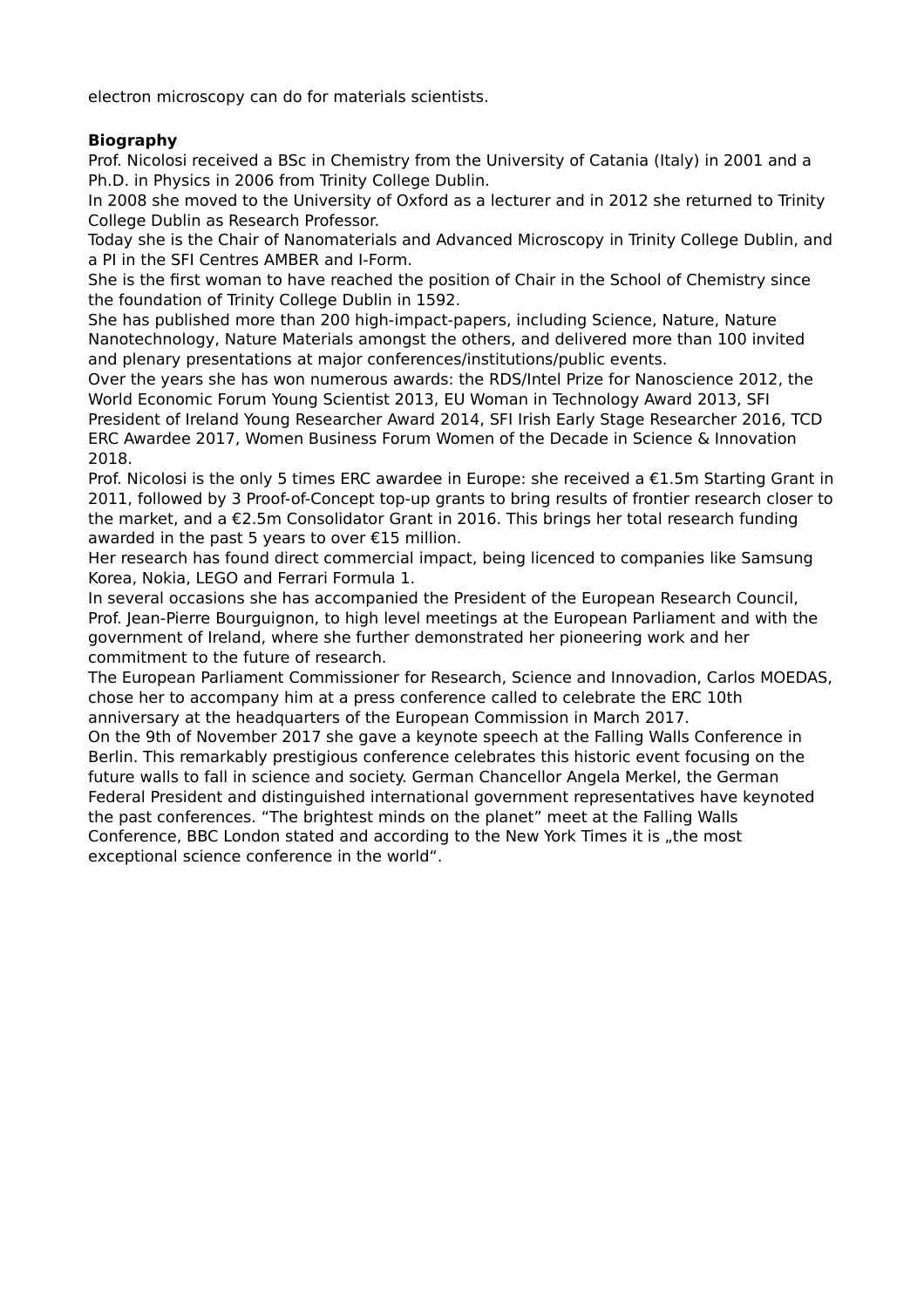# **Establishing smart plasma process control in production lines**



T. Schütte President / CEO PLASUS GmbH, Mering, Germany



### **Abstract**

While metrology tools are getting more advanced and providing plenty of valuable data of process and product, there is still a lack in evaluating and combining these information for an integral process analysis and real-time control. In plasma processing optical emission spectroscopy is well known and often established as a process monitor by observing a single emission line e.g. to detect an endpoint or to survey the process stability. However, using the spectroscopic plasma monitoring technique all acquired spectroscopic data is evaluated simultaneously and in real-time and thus, provides a more comprehensive insight in the plasma chemistry, the composition of the plasma and its temporal evolution. Combing the spectroscopic plasma monitoring data with other real-time plasma metrology data will complete the picture of the plasma process. In order to scope with the more complex and advanced processes for next generation products it is essential to interconnect the metrology tools and its data and data analysis as it is addressed by IoT or Industry 4.0. In an example from solar cell production the benefits of the advanced spectroscopic plasma monitoring technique are illustrated and the advantages of combining metrology tools are outlined.

#### **Biography**

Dr.-Ing. Thomas Schütte studied Electrical Engineering at the Technical University Munich and the University of Southern California in Los Angeles and received his Diploma and MSEE, respectively. During his PhD at the University Stuttgart he specialized in plasma physics and plasma spectroscopy and in 1996 he established the company PLASUS where he acts as CEO and technical director of PLASUS GmbH now. He was and still is dedicated to develop and realize plasma monitor and process control systems for production lines for all types of plasma applications.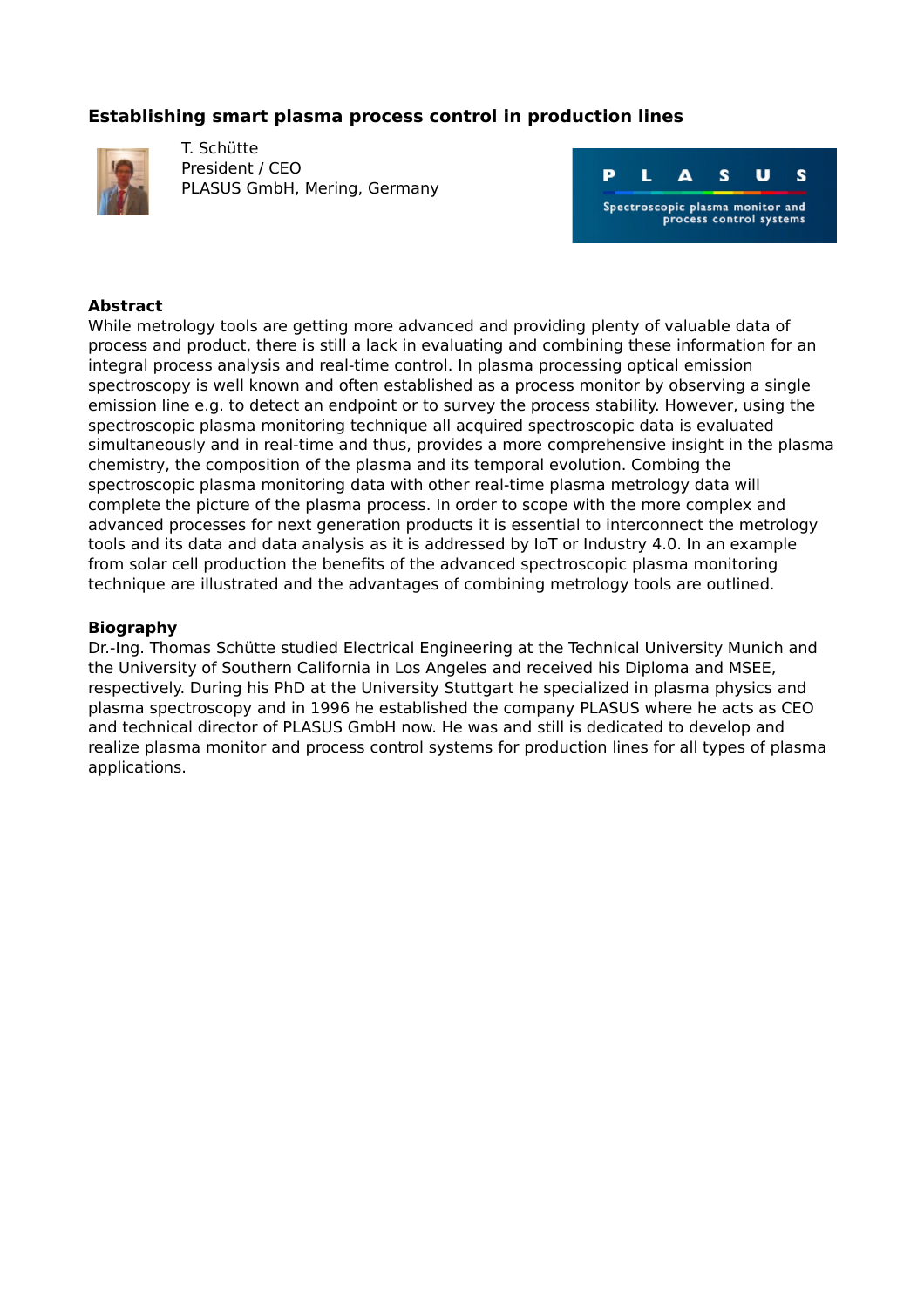# **One-Shot, nm-precise metrology for in-line applications**



C. Taudt researcher/PhD student Westsächsische Hochschule Zwickau, Optical Technologies, Zwickau, Germany



## **Abstract**

The manufacturing of power chip technologies, semiconductors and thin-film structures demand quality, precision and reliability regarding the manufacturing processes. Therefore, appropriate in-line ready, integrated and fast characterization methods are required. One of the key requirements for such a system is the ability to gather e.g. precise topography data without the need of mechanically moving parts in order to ensure a fast data acquisition and minimal uncertainties.

Within this work an alternative approach based on a white-light interferometer is presented which is designed to comply with these requirements. The interferometer is equipped with a supercontinuum white-light source and defined dispersion over the given spectral range. Due to the known dispersion characteristics, it becomes possible to calculate the surface profile with nm-precision from the phase-varied spectral data. In a two-dimensional approach the surface profile is encoded in one dimension as spectral modulations (z-coordinate) while the second dimension holds information about the spatial distribution of the profile (y-coordinate). The talk explains the data analysis model, calculations of theoretical resolution as well as the experimental setup and its results. Experimental results are presented from samples such as a precision height standard, Si-wafers, MEMS pressure sensors and spin-coated polymer layers. It could be shown that the resolution in the z-coordinate during the experiments was in the order of 2 nm while the resolution in the y-coordinate was in the range of 5  $\mu$ m. The results of the interferometric measurements where furthermore evaluated with other techniques such as a confocal scanning microscope. Additionally experiments under varying temperature conditions proved a high stability with only 0.15 nm/K drifts.

The interferometric method has advantages in fast, in-line metrology applications as it has shown high accuracy and robustness during different experiments.

### **Biography**

My name is Christopher Taudt. I`ve received a Bachelor's degree in Mechanical Engineering from the Institute of Technology Sligo, Ireland as well as a diploma degree in Mechanical Engineering from the University of Applied Sciences Zwickau, Germany. Furthermore, I successfully completed a research period in the USA (University of Pittsburgh) and did freelance work in programming for the automotive industry. Currently I'm a PhD student at the University of Applied Sciences Zwickau and the Technical University Dresden, Germany. Additionally, I`m a team manager at the Fraunhofer Application Center for Optical Metrology and Surface Technologies in Zwickau, Germany.

My main working area is optical metrology, especially low-coherence interferometry. In this research area I'm mainly interested in the characterization of materials such as semiconductors and polymers during the different processing steps. This can include topographic, optical and other properties of the aforementioned materials. One of the most important aspects in my research is the strong cooperation with industrials partners in national and international projects.